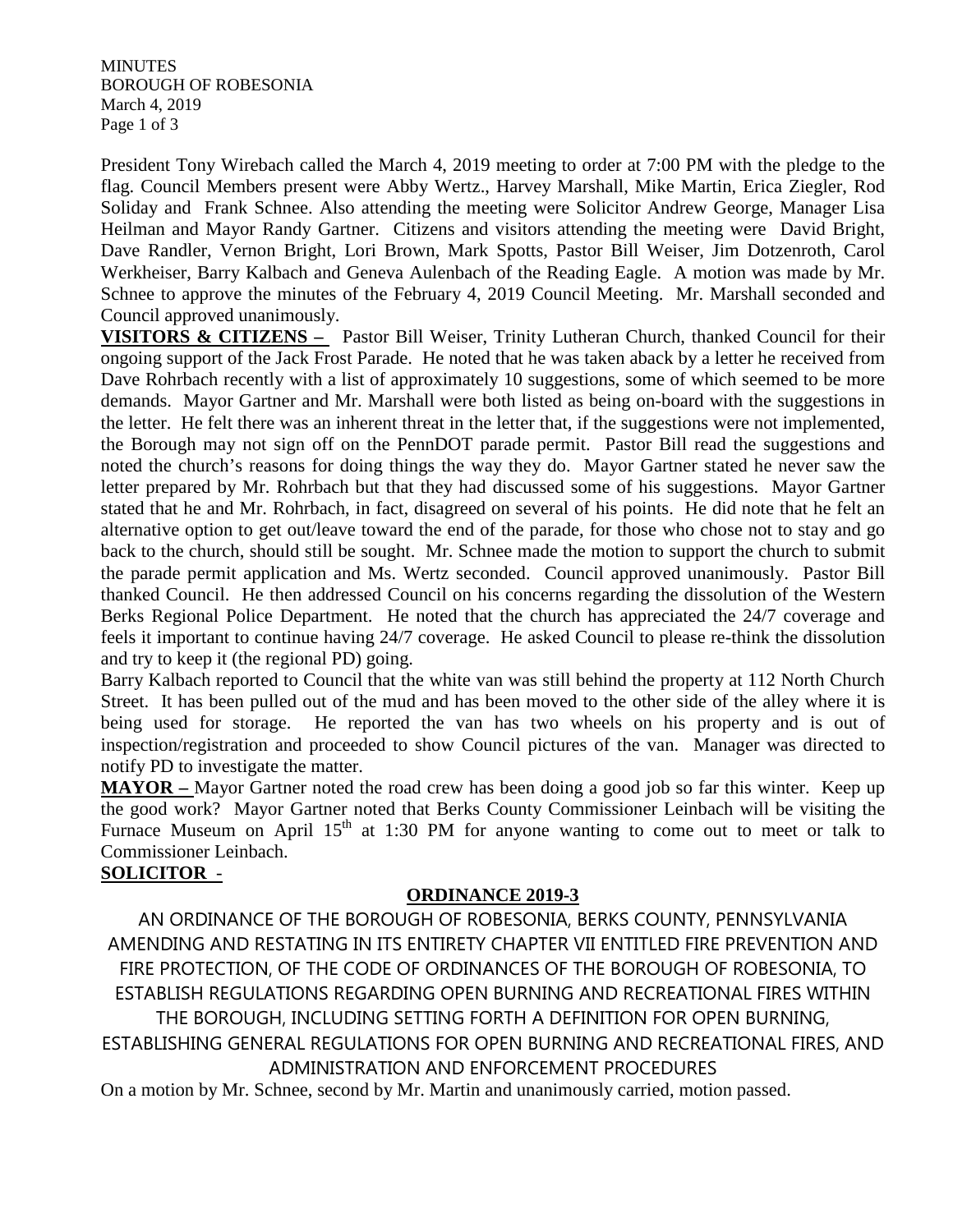**MINUTES** BOROUGH OF ROBESONIA March 4, 2019 Page 2 of 3

### **ORDINANCE 2019-4**

AN ORDINANCE OF THE BOROUGH OF ROBESONIA, BERKS COUNTY, PENNSYLVANIA, AMENDING AND RESTATING IN ITS ENTIRETY CHAPTER XX ENTITLED SOLID WASTE, OF THE CODE OF ORDINANCES OF THE BOROUGH OF ROBESONIA, ESTABLISHING REGULATIONS REGARDING MUNICIPAL WASTE AND RECYCLABLE MATERIALS GENERATED WITHIN THE BOROUGH, INCLUDING SETTING FORTH A TITLE AND DEFINITIONS; ESTABLISHING MUNICIPAL WASTE AND RECYCLING COLLECTION, TRANSPORTATION AND DISPOSAL REQUIREMENTS; ESTABLISHING REFUSE AND RECYCLING FEES; AND ESTABLISHING ADMINISTRATION AND ENFORCEMENT PROCEDURES.

On a motion by Mr. Schnee, second by Mr. Marshall and unanimously carried, motion passed.

# **RESOLUTION 2019-1**

A RESOLUTION OF THE BOROUGH OF ROBESONIA, BERKS COUNTY, PENNSYLVANIA, INCREASING THE CHARGES LEVIED UPON EACH RESIDENTIAL UNIT WITHIN THE BOROUGH FOR THE COLLECTION AND REMOVAL OF GARBAGE, TRASH, REFUSE AND RECYCLING.

On a motion by Mr. Marshall, second by Mr. Martin and unanimously carried by Council, motion passed.

**ENGINEER –** The Engineer and SEO reports were included in the agenda packet.

**PLANNING COMMISSION –** Next meeting is scheduled for March 20th, if needed.

**MANAGER –** Ms. Heilman advised Council that the insurance check for the repair of the Freeman Street bridge has finally been received and work should commence shortly.

**PAYMENT OF INVOICES-** Motion by Mr. Schnee seconded by Mr. Soliday and unanimously carried, the bills were ordered paid as presented, including those paid prior to the meeting to avoid penalties.

#### **COMMITTEE REPORTS-**

**Finance/Administration** - No report.

**Personnel:** No report.

**Fire Protection/Safety** – Mr. Martin provided a copy of the most recent Fire Company financial report for anyone interested in taking a look at it.

**Streets/Highways/Sewer** – The meeting minutes from the February meeting were included in the agenda packet.

Parks & Recreation- Ms. Heilman reported that two softball teams reached out to schedule softball field use. No hardball teams have contacted the borough for use of the big field. Ms. Heilman and Ms. Ziegler discussed the need to schedule a meeting in March to discuss the future of the playground program. A representative of the pool will be asked to attend the meeting when it is scheduled.

#### **COUNCIL REPORTS**

**Marshall –** Mr. Marshall asked how difficult it would be to have the by-laws of the RMA rewritten to allow a member-at-large like the Water Authority has. Would the Borough need to do that or would the RMA need to do it? We currently have a valuable, long-term RMA board member who just sold his property in the borough but would really like to stay on the municipal authority. Solicitor George is looking into the matter for the RMA since he is also their solicitor and will report back at next meeting. **Martin-** No report

**Ziegler-** Ms. Ziegler reported that although Crystal Butkus (last year's head playground leader) will not be returning to the playground program due to taking on a full-time job elsewhere, she has given us the names of two other moms willing to head up the program this year. We will schedule a meeting to meet with them and the pool representatives in March.